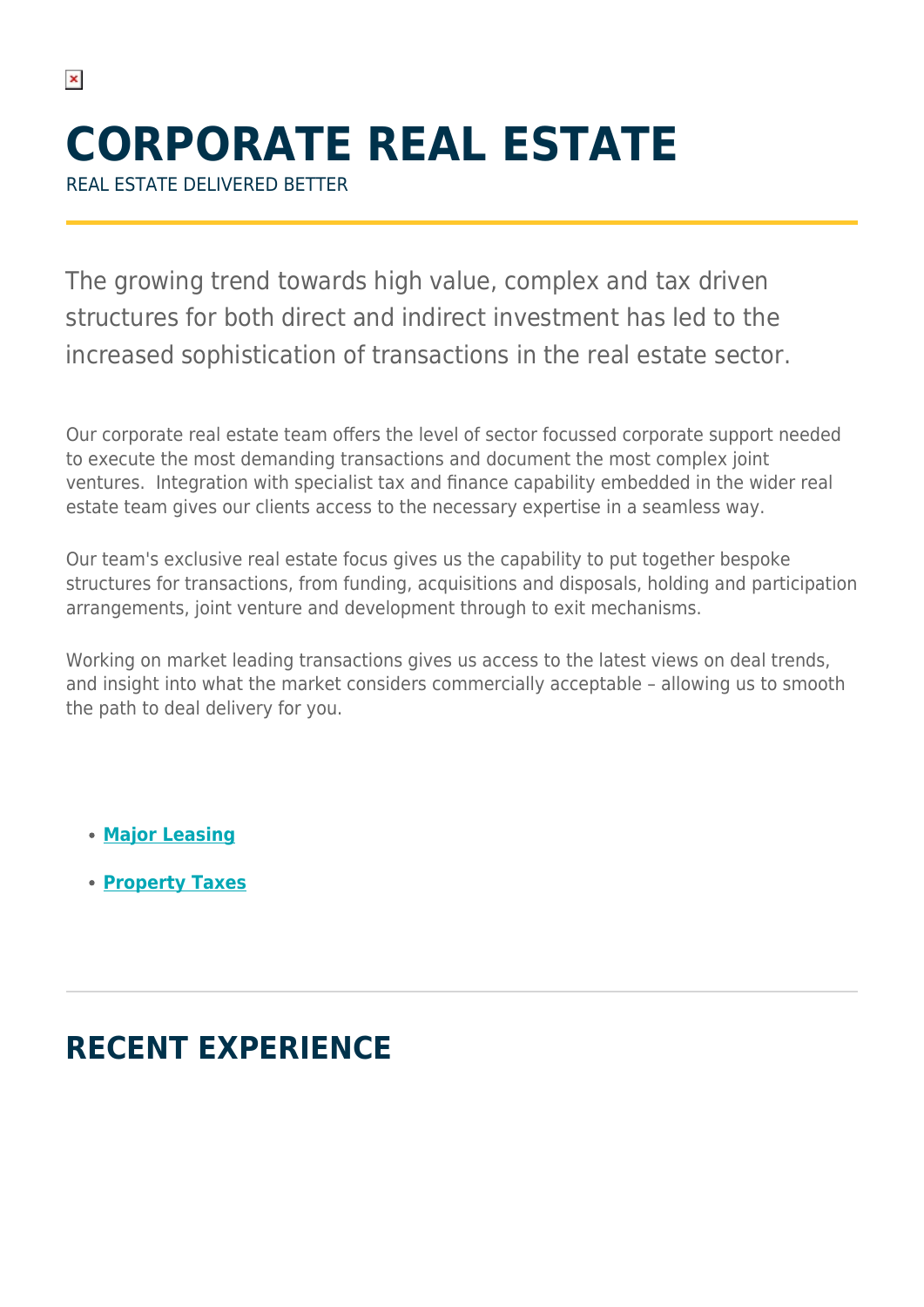#### **AEW EUROPE**

Advising on the set up of a JV with Migdal, Teachers Retirement Fund of Texas, and a local operator, for the acquisition and development of logistic assets in Spain

#### **P3 GROUP**

Advising on the acquisition (share deal) from KKR and RoundHill of a logistic portfolio comprising more than 100,000 sqm of five leased big box logistic assets located in Guadalajara, Toledo and Barcelona

## **6B47 REAL ESTATE INVESTORS**

Advised on its acquisition of a 100% stake in PDI Property Development Investors

## **ICADE**

Advised on the acquisition from Mr Bricolage group, a specialised retail group, of a real estate company owning 30 medium-sized retailers by gradually acquiring a stake in the shares and subscribing for equity notes, thereby allowing a complete takeover over five years, and on the further resale of the company

## **PUBLIC SECTOR PENSION INVESTMENT BOARD**

Advising on its joint venture with Long Harbour and Cadillac Fairview to form a £1.5 billion BTR platform